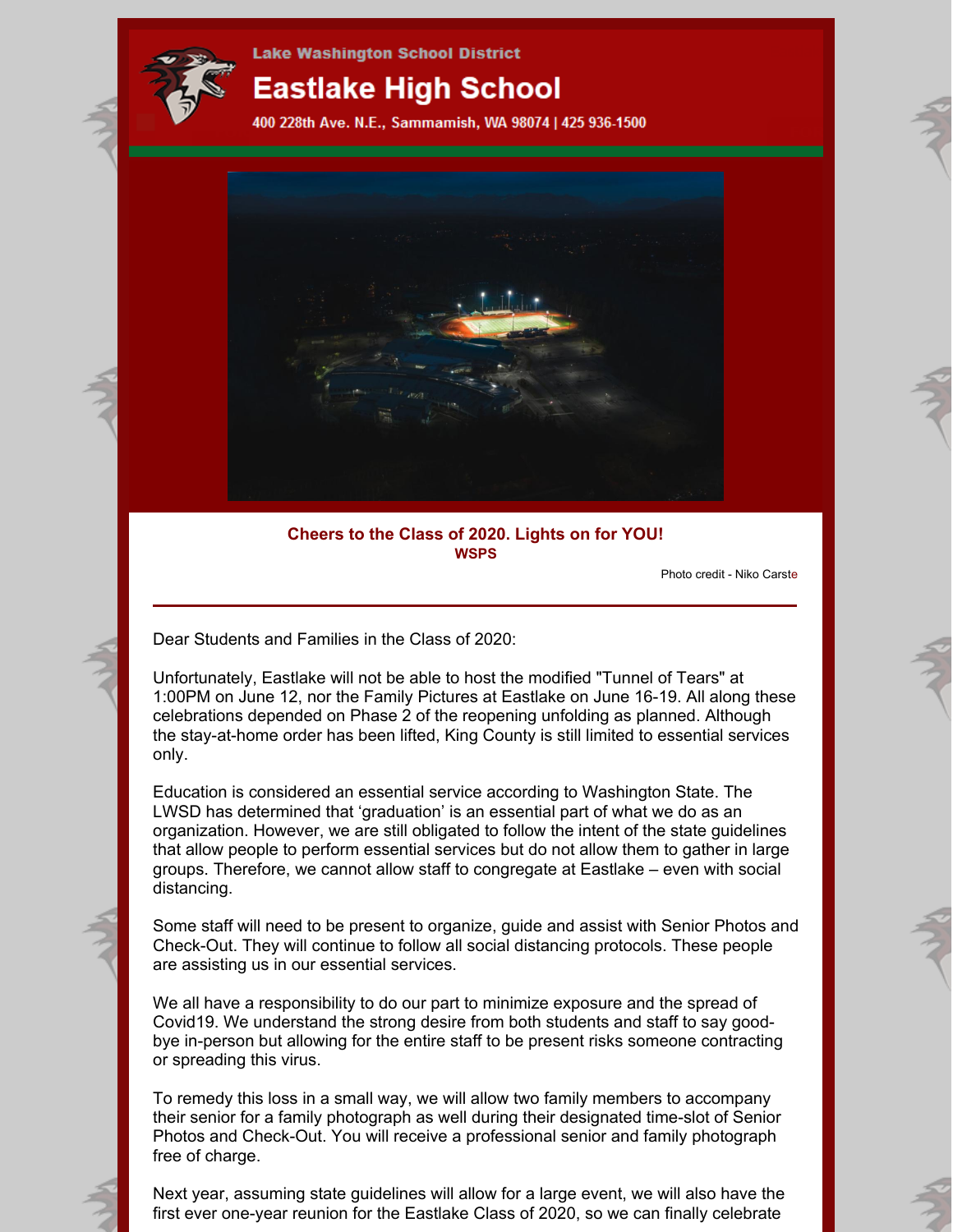them in-person.

Dr. Chris Bede, Principal Eastlake High School

# **Virtual Graduation - Monday June 15th**

We will have a virtual graduation released on Monday, June 15 at 5 PM. People can watch the video afterwards but cannot fastforward. That allows all seniors to turn their tassel and graduate at the same time. We have now hired HotSpark Media**,** two former Eastlake graduates (Eli and Ben), to produce the graduation video.



The video will follow Eastlake's traditional Graduation program with student and staff speakers, student performances and the ceremonial turning of the tassel. We're sure Ben and Eli will add their own creative flare to it as well!

### Link for the Virtual [Graduation](https://www.youtube.com/watch?v=Wc-yU_Y9ZFY&feature=youtu.be)

Please be advised that once the end of year production is provided by the District to families in the school community, it will not be able to control how this production is shared over social media in the future. Please do not send in any photos, videos or student information into the school if you do not want these materials to be included in the end of year productions and shared with the school community by the District.

## **Senior Photos and Check-Out - June 9th, 10th & 11th - IMPORTANT!!!**

In preparation for this graduation video, we will provide an opportunity for seniors to receive a studio quality portrait that we will include in the virtual graduation. For this picture **students will wear their caps and gowns** and hold a diploma cover which we will provide.

If seniors do not show for their picture, they can submit a picture themselves to [hotsparkmedia@gmail.com](mailto:hotsparkmedia@gmail.com) no later than Friday, June 12 at 4 PM. If seniors do not do either, we will put their Yearbook photo in the video. We would like to photograph each senior for the slideshow. Please contact [dbreynaert@lwsd.org](mailto:dbreynaert@lwsd.org) if transportation or logistics are an issue for any of these in-person opportunities. Obviously both senior photos and personal submissions need to be school appropriate.

We will allow up to two family members to accompany their senior for a family photograph as well. We will then provide digital copies of these graduation photos to families free of charge.

These pictures will coincide with senior check-out. Seniors need to bring their laptops, chargers, textbooks, library books, classroom calculators, band uniforms (see message below) and sports uniforms at the same time.

The last day for teachers to assign work for seniors was Monday, June 1 and it will be due Monday, June 8. Senior turn in dates and times are below. If needed, seniors will have until June 19 to turn in missing assignments and will be able to turn in their curricular material on that day as well.

**In order to collect all materials in a safe manner that aligns with social distancing protocols we will need to divide it up by last name and spread it over three days.**

Students will park in a line and wait in their car until the first station opens. We will only have five students out of their car at a time. Students are required to wear masks during this time.

1.Waiting Station 1 - Flagpole

2.Waiting Station 2 – Outside Front Doors (masks available)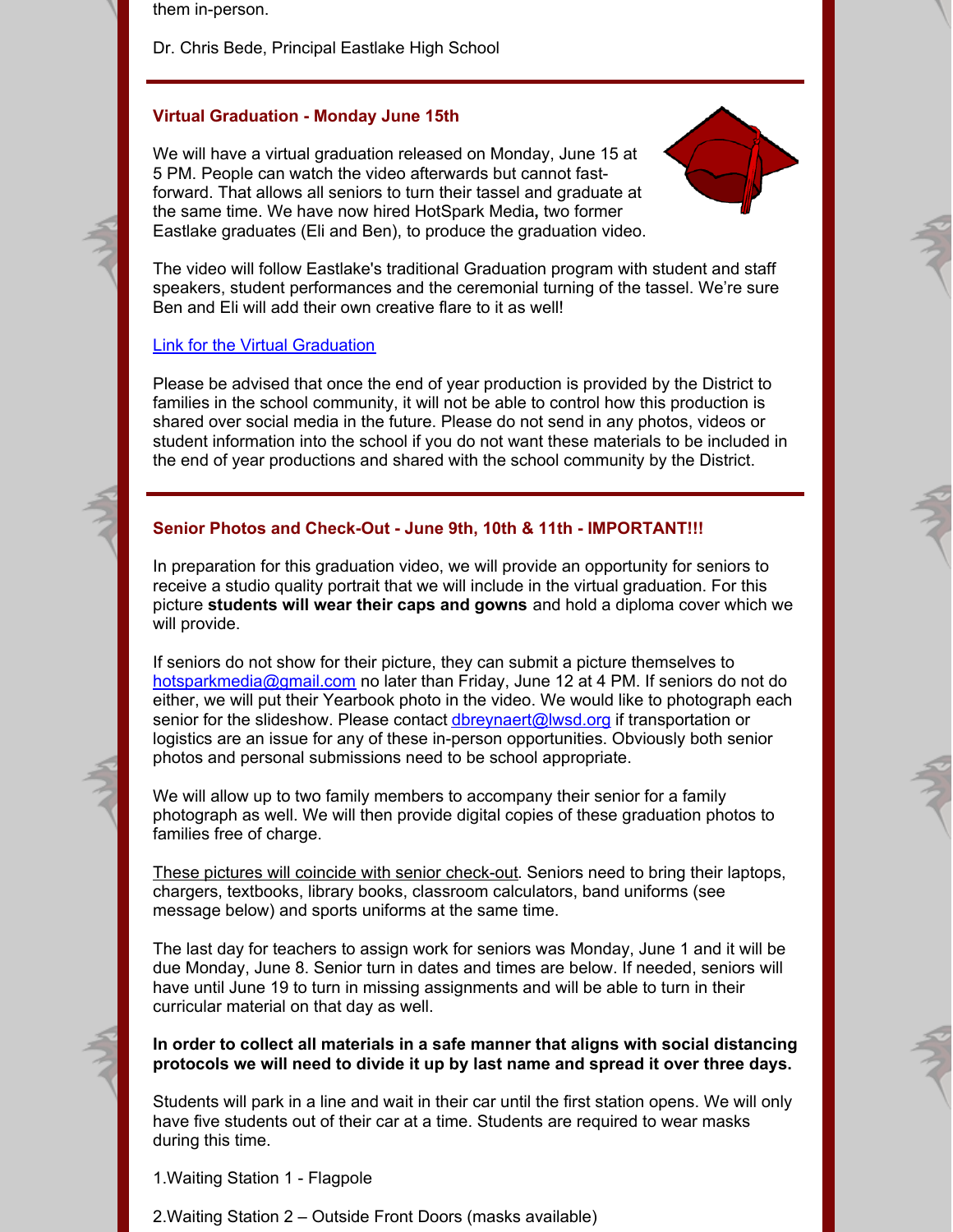#### 3.Drop-Off Station 3 - Commons

- Computer
- Charger
- Textbooks
- Classroom Calculators
- Library Books
- Sports Uniforms

### 4. Pick-Up and Picture Station 4 - Theater

- Chords
- Diploma Cover
- Take Picture in cap and gown!

5. Pick-Up Station 5 - Gym

- Locker(s) Contents Eastlake staff will clear and lockers and deliver the contents to students in a bag.
- Yearbook pickup

Students will receive an email for items not returned and outstanding fines. Diplomas will not be received until those items are resolved. All fines are paid [online](https://payments.lwsd.org/). If families cannot pay online, please contact [kguinasso@lwsd.org.](mailto:kguinasso@lwsd.org)

**It's important that your students adhere to their designated time slot so we can be safe and avoid long lines!**

#### **June 9th**

 $A - BO: 9:00 - 10:15$ BR – CON: 10:45 – 12:00 COO- FAR**:** 1:00 – 2:15 FEN- HEI 2:45 -4:00

## **June 10th**

HER – KA: 9:00-10:15 KE – LI: 10:45 – 12:00 LO – MO:  $1:00 - 2:15$ MU – PHA: 2:45 – 4:00

#### **June 11th**

PHI – RY**:** 9:00 – 10:15 SA – ST: 10:45- 12:00 SU – VU: 1:00-2:15  $WA - Z: 2:45 - 4:00$ 

# **Senior Marching Band Uniform/Music Turn In:**

If you still have your marching band uniform at home please return it during your designated time. Bring your complete and zipped up uniform into the Commons and hang it on the rack. Please contact Band Booster Kelley [Kwoka](mailto:kelleykwoka@hotmail.com) if you have questions.

Please return all music as well. Put your music folder with any music you have from our March and June concerts into the appropriate collection box. Make sure you take any personal items out of your folders before you return it. If you no longer have your paper folder, please paperclip your music together and label it with your name, so that I can check you off. Wind Ensemble members MUST return their folder.

## **Senior Events:**

**Senior Spring Sports Tribute - May 29 -** 78 Eastlake Spring Senior Athletes were celebrated in this **[tribute](https://www.youtube.com/watch?v=SNTCbWeAcuk&feature=youtu.be) video**.